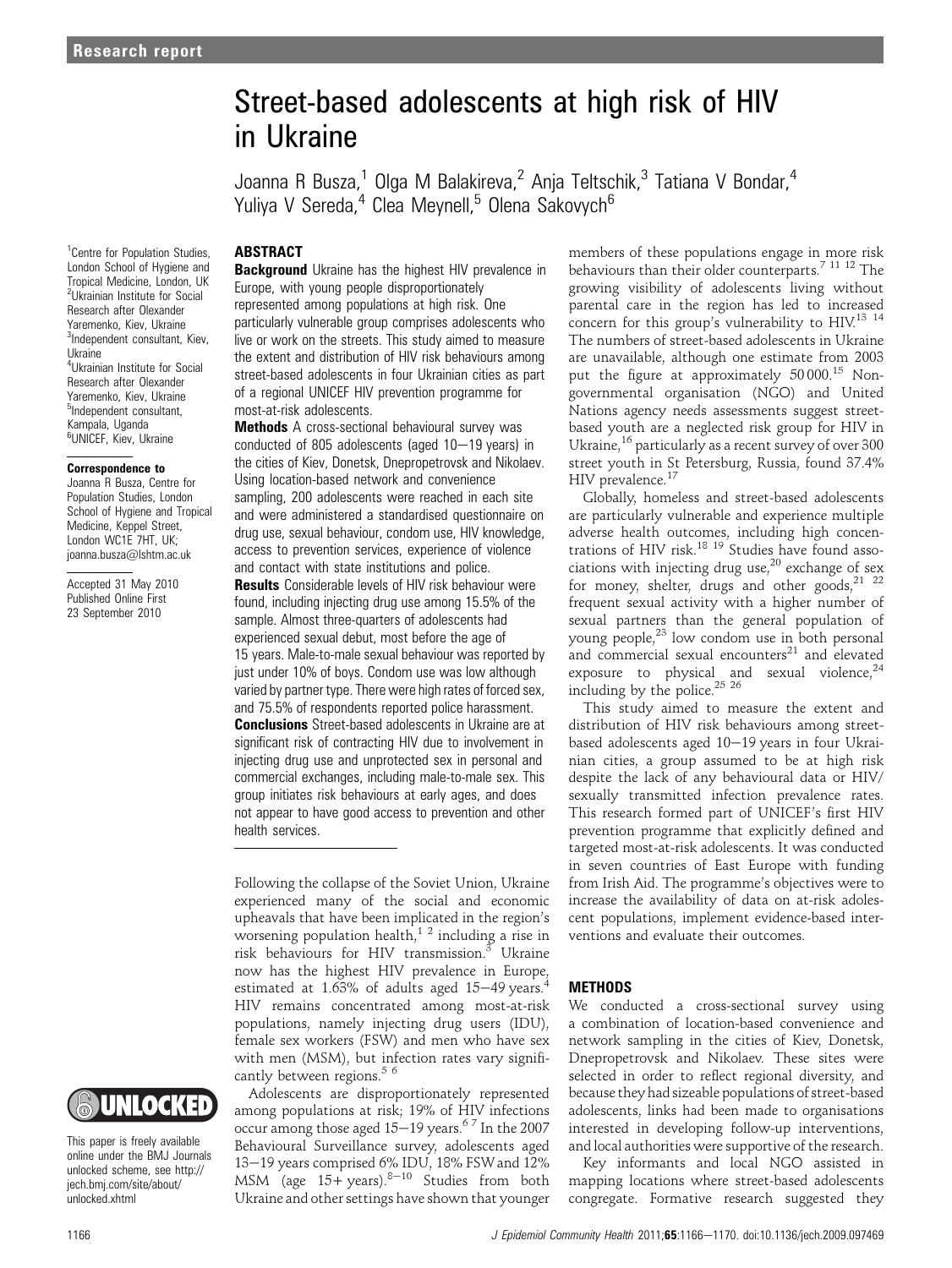often cluster in small groups with an identified, frequently older, leader. Fieldworkers approached individuals or groups, introduced the research, and recruited eligible participants. Each respondent was asked to refer other members from his/her network and adolescents perceived to be group leaders were particularly encouraged to refer peers, especially those who might not be easily identified or frequent the same venues.

Interviews lasted between 30 min and an hour and took place on the street, or in a local café or NGO office, particularly during adverse weather conditions (data collection took place during early winter). Fieldworkers administered the questionnaire and took care to ensure as much privacy as possible; respondents were compensated with a 'gift pack' worth approximately US\$5 and containing a mix of personal items and snacks that varied by site (eg, shampoo, warm socks, juice box, piece of fruit, etc.)

We aimed to reach 200 youth in each city, including a target of 60 girls at each site to ensure adequate numbers to disaggregate the data by sex; this reflects available data suggesting a 2:1 male to female ratio among IDU and street youth in Ukraine.<sup>15</sup> For purposes of this study, being 'street-based' was defined as spending at least 50% of the time on the streets and not attending school or being engaged in employment; respondents were eligible if they were aged  $10-19$  years, reported being 'on the streets' for at least 3 months, and if they appeared sober and capable of granting informed consent.

We used a standardised questionnaire developed for the UNICEF programme containing core modules on drug use, sexual behaviour, condom use, HIV knowledge and access to prevention services (NGO or state clinics, needle exchange programmes and outreach workers). Further sections were added on violence, institutionalisation in juvenile justice or social care facilities and interaction with police. The questionnaire was organised into 15 sections containing a maximum of 80 questions, although in reality most respondents answered far fewer due to screening questions and skip patterns. Questionnaires were translated into Russian and Ukrainian, pilot tested, and simplified for use by very young adolescents. Ethical approval was obtained from the Sociological Association of Ukraine. All analyses were conducted using STATA 10.  $\chi^2$  tests were performed to assess the association between variables.

## RESULTS

We recruited 805 adolescents. The median age for both sexes was 15 years and 81.5% were younger than 18 years and were thus minors under Ukrainian law. Most were Ukrainian, with a significant minority reporting Russian ethnicity. Less than a third (28.5%) of under-18s were currently enrolled in school; educational attainment was low at every age. Although 41.4% of the sample reported living with a parent or other adult relative, 62.7% of boys and 43.8% of girls ( $p<0.001$ ) had been institutionalised within the care system at some point. Table 1 presents data on respondents' demographic background, social characteristics and behavioural risk profiles.

#### Drug use

Injecting drugs was reported by 125 respondents (15.5%), the majority of whom initiated injecting between the ages of 14 and 16 years and now inject at least weekly. Among respondents who reported injecting drugs in the past month, most (72.7%) stated they had used sterile injecting equipment the last time they injected, but close to half (44.1%) shared needles at least once in the month before the interview.

Most obtain needles at the street-based locations where they inject with others (alleyways, stairwells, basements), with

#### Table 1 Characteristics of adolescents

|                                                        | <b>Total</b> |      |  |
|--------------------------------------------------------|--------------|------|--|
|                                                        | n            | %    |  |
| Demographic background                                 |              |      |  |
| Sex                                                    |              |      |  |
| Male                                                   | 565          | 70.2 |  |
| Female                                                 | 240          | 29.8 |  |
| Age, years                                             |              |      |  |
| $10 - 14$                                              | 305          | 37.9 |  |
| $15 - 17$                                              | 351          | 43.6 |  |
| $18 - 19$                                              | 149          | 18.5 |  |
| Ethnicity                                              |              |      |  |
| Ukrainian                                              | 551          | 68.4 |  |
| Russian                                                | 143          | 17.8 |  |
| Other/ I don't know                                    | 111          | 13.8 |  |
| Living arrangement                                     |              |      |  |
| Live with adult relatives                              | 333          | 41.4 |  |
| Live with friends                                      | 419          | 52.0 |  |
| Ever institutionalised in care facility                | 459          | 57.0 |  |
| <b>Educational level</b>                               |              |      |  |
| Never attended school                                  | 30           | 3.9  |  |
| Up to full elementary                                  | 154          | 19.4 |  |
| Up to basic secondary                                  | 585          | 73.8 |  |
| Full secondary                                         | 24           | 3.0  |  |
| Orphan status                                          |              |      |  |
| Double orphan*                                         | 269          | 33.4 |  |
| Single orphan                                          | 352          | 43.7 |  |
| Not an orphan                                          | 184          | 22.9 |  |
| Ever experienced police harassment                     | 608          | 75.5 |  |
| Ever been incarcerated in prison/juvenile detention    | 403          | 50.1 |  |
| HIV risk and sexual health                             |              |      |  |
| Injecting drugs (ever use)                             | 125          | 15.5 |  |
| IDU injecting in the past month                        | 65           | 53.3 |  |
| IDU past month sharing needles/syringes                | 15           | 44.1 |  |
| Ever had vaginal sex                                   | 585          | 73.5 |  |
| Sex with a casual partner in past year                 | 438          | 54.4 |  |
| Condom use at last casual sex                          | 161          | 46.7 |  |
| Sex with a commercial partner in past year             | 161          | 20.0 |  |
| Condom use at last commercial sex                      | 85           | 63.9 |  |
| Ever had anal sex between men (among boys)             | 54           | 9.8  |  |
| Condom use at last MSM sex                             | 9            | 36.0 |  |
| Ever pregnant (among girls)                            | 44           | 18.3 |  |
| Ever had an abortion (among girls)                     | 30           | 12.5 |  |
| Use of services                                        |              |      |  |
| <b>IDU</b> obtaining needles from pharmacy             | 69           | 55.2 |  |
| IDU obtaining needles from needle exchange or outreach | 14           | 11.2 |  |
| Ever had an HIV test                                   | 179          | 22.3 |  |
| Had HIV test in past year and know results             | 99           | 12.3 |  |
| Ever received condoms from an outreach worker          | 40           | 5.0  |  |
|                                                        |              |      |  |

\*Numbers may not add up to 100% when multiple responses or 'no answer' were options. IDU, injecting drug users; MSM, men who have sex with men.

68.8% reporting receiving equipment from IDU friends. Approximately a quarter inject with a pre-filled syringe; other sources include sexual partners (26.4%), picking used needles/ syringes up off the street (18.4%) and theft (11.2%). Only 8.9% have used a needles exchange programme in the past year; contact with outreach workers was reported by just seven individuals. Over half (55.2%), however, are able to purchase clean needles from pharmacies.

#### Sexual activity and condom use

Overall, 73.5% of the sample reported ever having vaginal sex. There are notable variations by age and sex, with 42.9% of respondents aged  $10-14$  years reporting vaginal sex compared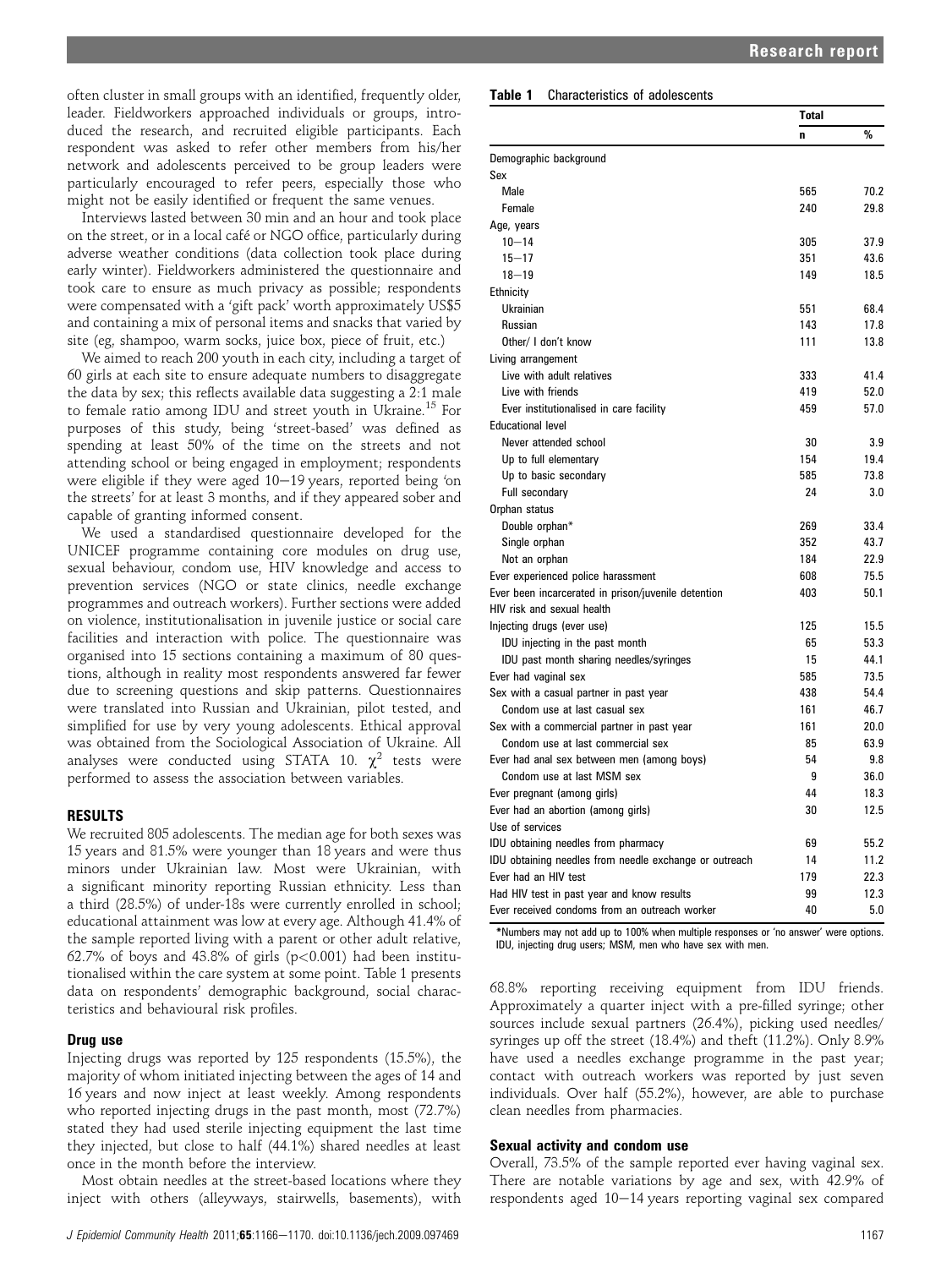with all but two  $18-19$  year olds. Among sexually active respondents, 76.1% experienced sexual debut before the age of 15 years and the rate of partner accumulation is high, with boys reporting a mean of 4.7 partners and girls 4.9 partners in the past 12 months. Two hundred and eight (26.3%) respondents reported ever having anal sex, and 54 boys (9.8%) reported anal sex with a man or boy (MSM). Among boys reporting MSM sex, the mean number of partners in the past year was 3.2.

Table 2 summarises some of the key gender differences in behaviour and exposure to HIV risk. Both boys and girls have exchanged sex for money, gifts or drugs, although the figure is higher among girls. The majority of girls who reported receiving a reward for sex did this for the first time between the ages of 12 and 16 years; however, reports of girls as young as 9 and 10 years old receiving rewards for sex were recorded.

Overall, 53.3% of the sample reported unprotected sex at last intercourse with a casual partner. Young people obtain condoms from newsstands (35.2%), pharmacies, shops or petrol stations (31.9%) or friends (28.9%). Almost half (48.8%) of girls also get condoms from sexual partners, while only 29.7% of boys do so (p<0.001). Girls exhibit better access to prevention services, with higher proportions both receiving condoms from outreach services and having ever had an HIV test. On the other hand, among sexually active girls, 18.3% have ever been pregnant and 68.2% of these obtained an abortion.

#### Violence

Among girls, overall 52.2% reported having ever experienced forced sex, among whom 70.9% had been forced in the past year. Although a significantly smaller proportion of boys reported forced sex, this figure rises to 49.0% among those reporting MSM behaviours.

Over 600 (75.5%) respondents had been stopped or harassed by the police in the past, 328 of them over three times in the past year and 62 of them more than 21 times. Boys experienced police harassment and incarceration at significantly higher rates than girls.

### Overlapping risks

There were clear associations between risk behaviours, particularly selling sex and injecting drugs. Among female IDU, 75.8% also reported exchanging sex for money, gifts, or drugs; among boys the figure is 22.8%. Among all the girls who have exchanged sex, 18.4% also inject drugs. Of the 54 boys reporting MSM, 16 were also IDU (29.6%).

#### Table 2 Gender differences in vulnerability

|                                                         | <b>Male</b> |      | Female |      |                |
|---------------------------------------------------------|-------------|------|--------|------|----------------|
|                                                         | n           | %    | n      | %    | p Value        |
| <b>Risk behaviours</b>                                  |             |      |        |      |                |
| Ever had vaginal sex                                    | 389         | 69.7 | 196    | 82.4 | < 0.001        |
| Ever received payment/gift for sex                      | 93          | 16.5 | 136    | 56.7 | $<$ 0.001 $\,$ |
| Unprotected sex at last casual sex                      | 136         | 54.4 | 48     | 50.5 | 0.520          |
| Unprotected sex at last commercial sex<br>(MSM and FSW) | 12          | 57.1 | 34     | 35.8 | 0.070          |
| Ever injected drugs                                     | 92          | 16.3 | 33     | 13.8 | 0.364          |
| Service use                                             |             |      |        |      |                |
| Receive condoms from outreach                           | 7           | 1.2  | 33     | 13.8 | $<$ 0.001 $\,$ |
| Ever had an HIV test                                    | 113         | 20.0 | 66     | 27.7 | 0.019          |
| Violence                                                |             |      |        |      |                |
| Ever forced to have sex                                 | 60          | 11.2 | 107    | 52.2 | < 0.001        |
| Ever stopped or harassed by police                      | 468         | 82.8 | 140    | 58.3 | $<$ 0.001 $\,$ |

FSW, female sex worker; MSM, men who have sex with men.

#### Knowledge of HIV

We assessed knowledge of HIV through the five-question scale used to compile UNGASS indicators for young people and mostat-risk populations, as well as additional knowledge questions specific to IDU transmission.<sup>27</sup> Overall, 13.3% respondents correctly identified ways of preventing sexual transmission of HIV and rejected major misconceptions, with significant differences between boys (11.7%) and girls (17.1%;  $p < 0.05$ ). The low knowledge scores are mainly due to the prevalence of misconceptions; fewer than half knew that HIV could not be spread through mosquito bites (41.4%), or sharing crockery (37.4%). The majority of both boys and girls knew that using condoms at each sex act reduced HIV risk (63.5%), and that using clean injecting equipment did so (61.2%). The subsample of IDU demonstrated slightly better levels of knowledge, with 68.8% replying correctly that HIV could be prevented through the use of clean, unused needles and 75.2% by consistent condom use.

#### **DISCUSSION**

This cross-sectional survey of 805 street-based adolescents in four Ukrainian cities found high levels of HIV risk-related behaviours, particularly for sexual transmission. Three-quarters of respondents were sexually active, including 42.9% of the youngest age group. Sexual debut occurred before the age of 15 years for most, a frequently used indicator of elevated social and biological vulnerability.<sup>28</sup>

A range of different types of sexual partners was reported. The majority of girls (56.7%) and 16.5% of boys reported receiving money, gifts or drugs in exchange for sex, and 7.4% of boys reported paying for sex. Condom use is inconsistent. As expected, condoms were most likely to be used during commercial sex and less so with casual or steady partners, in which a personal relationship may be established. $^{29\;30}$  For MSM, condom use at last sex was low at between 36% and 39% for all partner categories. Low condom use probably reflects the disempowered status of adolescents vis-à-vis adult sexual partners; on the other hand, that condom use was reported at all suggests street-based youth are motivated to protect themselves from HIV, other sexually transmitted infections, and/or pregnancy, perhaps particularly during sexual relationships with other young people. As few respondents received condoms free of charge from services, but rather purchased them from pharmacies or other outlets, there is clear scope for improving condom availability for this group. The availability of other means of contraception should also be prioritised to address the high rate of unwanted pregnancies among street-based girls.

Although a minority of this sample inject drugs, they nonetheless exhibit a higher rate of injecting than many other streetbased adolescent populations for whom the cost of heroin proves prohibitive, $31$  although studies in the USA have found even higher rates among homeless youth.<sup>32</sup> In Ukraine, however, IDU inject locally or home-produced substances, including poppy straw extract, cooked amphetamines and, as recently reported, methcathinone made from cold medications containing phenylpropanolamine, referred to as 'boltushka'.<sup>33</sup> In our study, most IDU reported sharing injecting equipment in the past month and did not access harm-reduction services. Just 11 ever visited a needle exchange, and almost none received needles from an outreach worker. Injecting drug use was also associated with other risk behaviours, including more frequent commercial sex. Knowledge levels seemed fairly low, although most knew that using condoms and clean injecting equipment were effective prevention measures.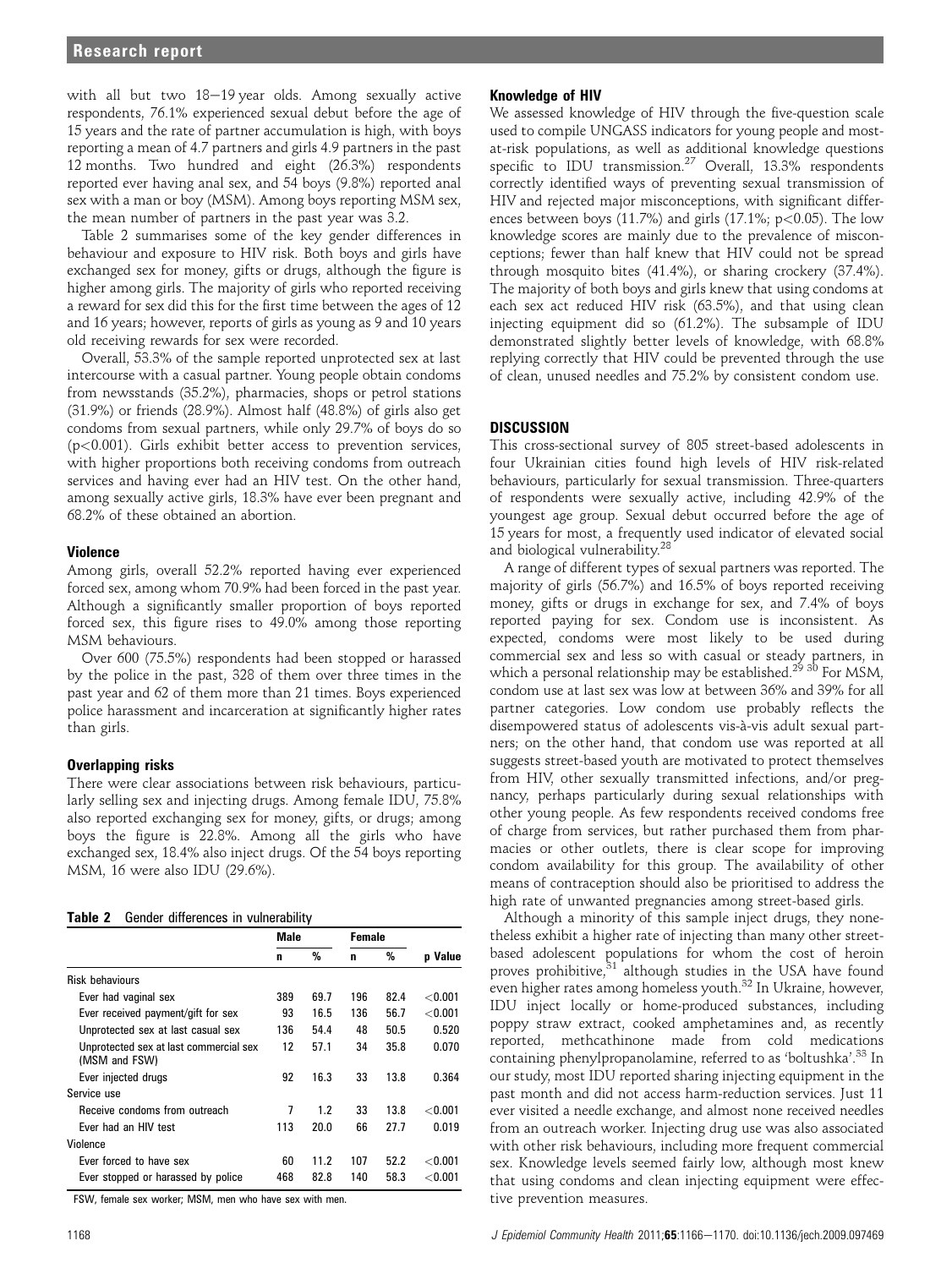Our results highlight the disturbing reality of regular violence, including by police. Nearly half of female respondents experienced forced sex and MSM were also at higher risk of sexual assault. Rather than providing protection, the police are perceived to pose an additional threat, as over three-quarters of the sample reported ever having been stopped or harassed; boys appear particularly vulnerable. This resonates with findings from both Brazil and Egypt, where street children are often explicitly targeted by authorities.<sup>25 26</sup> Addressing HIV is unlikely to have any real effect until basic human rights are assured for street-based adolescents, as high levels of harassment make it unlikely they will trust authorities tasked with their care.

#### **CONCLUSION**

This research is among the first behavioural study conducted among most-at-risk adolescents in the region and clearly demonstrates that street-based adolescents in Ukraine are at significant risk of contracting HIV due to involvement in injecting drug use and unprotected sex in personal and commercial exchanges, including male-to-male sex. This group initiates risk behaviours at early ages, and does not appear to have good access to prevention and other health services. Since the completion of this study, a national HIV prevalence study among 15-24 year olds living or working on the street found 18.4% infection rates, further confirming the extreme vulnerability of the adolescents in this group.<sup>34</sup>

Careful design of appropriate services to increase contact and trust of street-based youth are imperative to provide them with harm reduction and child protection. Further research to explore which facilities are perceived as convenient and 'user friendly' by street-based adolescents should guide future programming. It

## What is already known on this subject

Children and adolescents who live or work on the streets are recognised as a marginalised group, and studies from numerous contexts have identified elevated rates of drug-taking and sexual risk among them. In Ukraine, which has the highest HIV prevalence in Europe, large populations of street-based young people have become increasingly visible in urban areas, although no behavioural data were available on the prevalence and distribution of HIV risk.

### What this study adds

This is the first study to examine patterns of high-risk activity among adolescents aged  $10-19$  years who spend at least 50% of their time on the street in four Ukrainian cities. The results confirm that this population is extremely vulnerable to HIV due to a range of overlapping risk behaviours including casual and transactional sex, poor condom use and injecting drug use, as well as wider structural factors such as high rates of sexual violence, distrust of social services and other authorities, and harassment from the police, all of which restrict street-based adolescents' ability to protect themselves or access harmreduction or treatment services. Effective HIV or health programmes targeting this group will need to address the wider risk environment that characterises life on the street.

may be possible to build on 'entry points' identified by this research, such as IDUs' willingness to buy needles/syringes from pharmacies, and the fact that over 20% of the sample has ever tested for HIV. Similarly, the discovery of a fairly high rate of pregnancy among girls could also serve as an opportunity to reach some street-based adolescents, not only for reproductive and maternal health services, but as a means to establish positive contact. Programmes in other settings have found that girls who usually do not attend clinical services are more amenable to health-seeking during pregnancy, which can be used as a means to introduce other health promotion activities<sup>35</sup> or even assist girls in re-evaluating their life choices.<sup>36</sup>

The fact that many street-based adolescents retain relationships with their families might also provide intervention possibilities. Other studies have found that homeless youth are at greater risk than those who sleep at home,  $3738$  and it has been suggested that assessment of the family situation and targeted support activities could help reduce vulnerability of some individuals.<sup>39</sup> It is difficult to envision successful interventions for this group of vulnerable young people, however, without the high rates of harassment by police and forced institutionalisation in social facilities first being addressed. A similar study of street-based children conducted in Sudan concluded that policy change was a pre-condition for further positive action, and efforts to enact protective legislation and initiate police training led to a more favourable environment for subsequent educational and preventive programmes.<sup>40</sup> Concerted advocacy efforts within Ukraine and beyond should emphasise the damaging role played by abuse perpetuated by authorities, particularly as these same authorities have a mandate for public protection.

Acknowledgements The authors would like to thank the UNICEF Regional Office for Central and Eastern Europe/Commonwealth of Independent States for supporting this research, and Irish Aid for providing funding. Further thanks go to Megan Douthwaite for assistance with data analysis. They are also extremely grateful to all the young people who participated in this research.

Funding This study was supported by UNICEF with funding from Irish Aid.

Competing interests None declared.

**Ethics approval** This study was conducted with the approval of the Sociological Association of Ukraine.

**Contributors** JRB assisted in the study and provided support during fieldwork and analysis, and draftedthe first version of the paper. OMB served as principal investigator throughout the research. AT provided technical assistance and coordinated stages of the research. TVB and YVS conducted statistical analysis and contributed to drafting subsequent versions of the paper. CM undertook additional statistical analysis. OS helped design and coordinate the research.

Provenance and peer review Not commissioned; externally peer reviewed.

#### **REFERENCES**

- Cockerham WC, Hinote BP, Abbott P. Psychological distress, gender, and health lifestyles in Belarus, Kazakhstan, Russia, and Ukraine. Soc Sci Med 2006;63:2381-94.
- Feachem R. Health decline in Eastern Europe. Nature 1994;367:313-14. 3. DeBell D, Carter R. Impact of transition on public health in Ukraine: case study of the HIV/AIDS epidemic.  $BMJ$  2005;331:216-19.
- Kruglov YV, Kobyshcha YV, Salyuk T, et al. The most severe HIV epidemic in Europe: Ukraine's national HIV prevalence estimates for 2007. Sex Transm Infect 2008;84:  $i37 - 41$
- 5. Atlani L, Caraël M, Brunet JB, et al. Social change and HIV in the former USSR: the making of a new epidemic. Soc Sci Med 2000;50:1547-56.
- 6. Kelly JA, Amirkhanian YA. The newest epidemic: a review of HIV/AIDS in Central and Eastern Europe. Int J STD AIDS 2003; $14:361-71$ .
- European Collaborative Study. HIV-infected pregnant adolescents and youth: results from a European cohort study. Vulnerable Child Youth Stud 2006;1:195-204.
- 8. Balakireva OM, Bondar T, Sereda Y. Behavioral monitoring of commercial sex workers as a component of second generation surveillance: analytical report on research results [in Ukrainian]. Kiev: International HIV/AIDS Alliance Ukraine, 2008.
- **Balakireva OM, Bondar T, Sereda Y. Behavioral monitoring of injection drug users as** a component of second generation surveillance: analytical report on research results [in Ukrainian]. Kiev: International HIV/AIDS Alliance Ukraine, 2008.